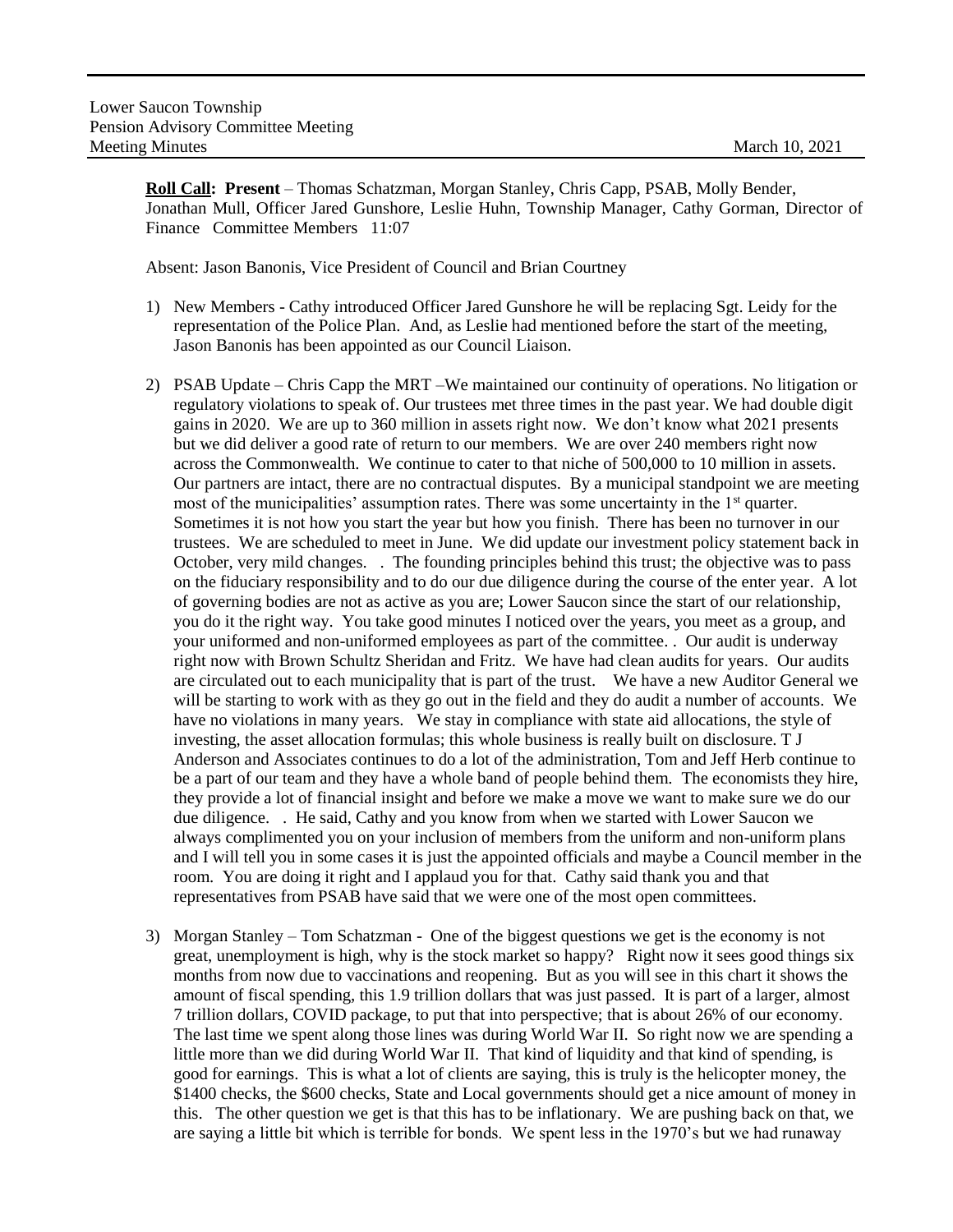## Pension Advisory Committee Meeting March 10, 2021

inflation. Those two peaks you see, the one is the oil embargo and this is wage pressure. We do not have wage pressure this time around. It is hard to have inflation when a lot of people are unemployed and do not have the income they once had. If we were going to have inflation gold should be doing much better. The best hedge against inflation is stocks especially companies with pricing power. The portfolio owns Caterpillar, John Deere, General Motors, companies like that that are really exposed to the economy. We are getting 100% rates of return from these companies over the last six or seven months. Something that we think is true is that this is not a continuation of the eleven year bull market. This is truly a new bull market. We had and incredible fast and damaging bear market. Our philosophy on managing pension assets, yes we want to get a good rate of return, yes we would love to beat the market, but the most important thing to us is in terms of portfolio construction is that we never sell anything at a loss to meet spending. We have a liability payment to make. We did not sell anything at a loss to meet pension payments. High quality bonds worked last year. We did not touch any stocks to meet spending. If we sold at a loss, we would not be able to recoups that loss. This is preliminary but since the low the MRT is up 33%. The big number is your 12 month rate of return from the bottom, up about 86 million dollars from just holding steady which was the most important thing to do. On page 13, we are not surprised about the 10 year Treasury is rising. There is no way it should have been 1.1%. It should be closer to 2.5%. This is a very strong correlation between companies exposed to the economy and economic activity and 10 year rates. Now we are at 1.6%. We do not own a 10 year Treasury. If we owned it we would have made a lot of money over the past few years but now we would lose it all as rates go back up so that speaks to positioning.

Page 17 goes through year end. 11.2% rate of return. A little behind the balance benchmark. What we do not see on this chart is the risk profile of the MRT. It is less risky than the overall market. You saw in Q1 of last year we were down 13.5% but the market was down 14.8%. We are taking less risk because we know those payments have to be made. On page 18, for asset allocation the top end of stocks are at 65%, we are right around 65% and the reason is that we are not rebalancing right away, we have done about 8 million dollars in rebalancing over the past quarter taking profits in stocks and adding it to fixed income because we are policy driven. The MRT is up 3% on a year to date basis. We think stocks will out swap bonds this year. We could be wrong but it would be hard to be with so much fiscal spending, almost 0% interest rates and an enormous reopening of our economy. When the vaccination roll out is done, maybe in June, people are going to go back to doing things that they used to do. We think it will overshoot on the upside. .

Chris added that this team continues to review the managers. They will make sure they are in compliance within their contract with each provider. Whether they outperform or underperform and why. They are on top of it. If there are changes in managements, some of these companies are in other parts of the country so they may be acquired by an outside company, the CEO or CIO may be retiring, we want to make sure there is a succession plan in place. . It is an important task, a lot of due diligence to make sure we are in compliance. . These are the things we do discuss with the Oversight Committee. We always try to hedge against a down market. We want to make sure this plan is intact when the new officer retires in 25 years, when the non uniform person retires. We reached the benchmark and we want to make sure we are within those and we never know what will happen with state aid. Tom added that over 5 years we are around 8% in returns since mid-March. That should help your MMO.

## 4) Administration of the Plan

Last year we made the change of Thomas Anderson and Associates do a lot of the administrative day to day paperwork as it is billed to our plan and we were still retaining Municipal Finance Partners as our actuary. In the last year or eight months there has been some disconnect between the two we are trying to resolve those issues here but we did request an RFP for actuarial work so we